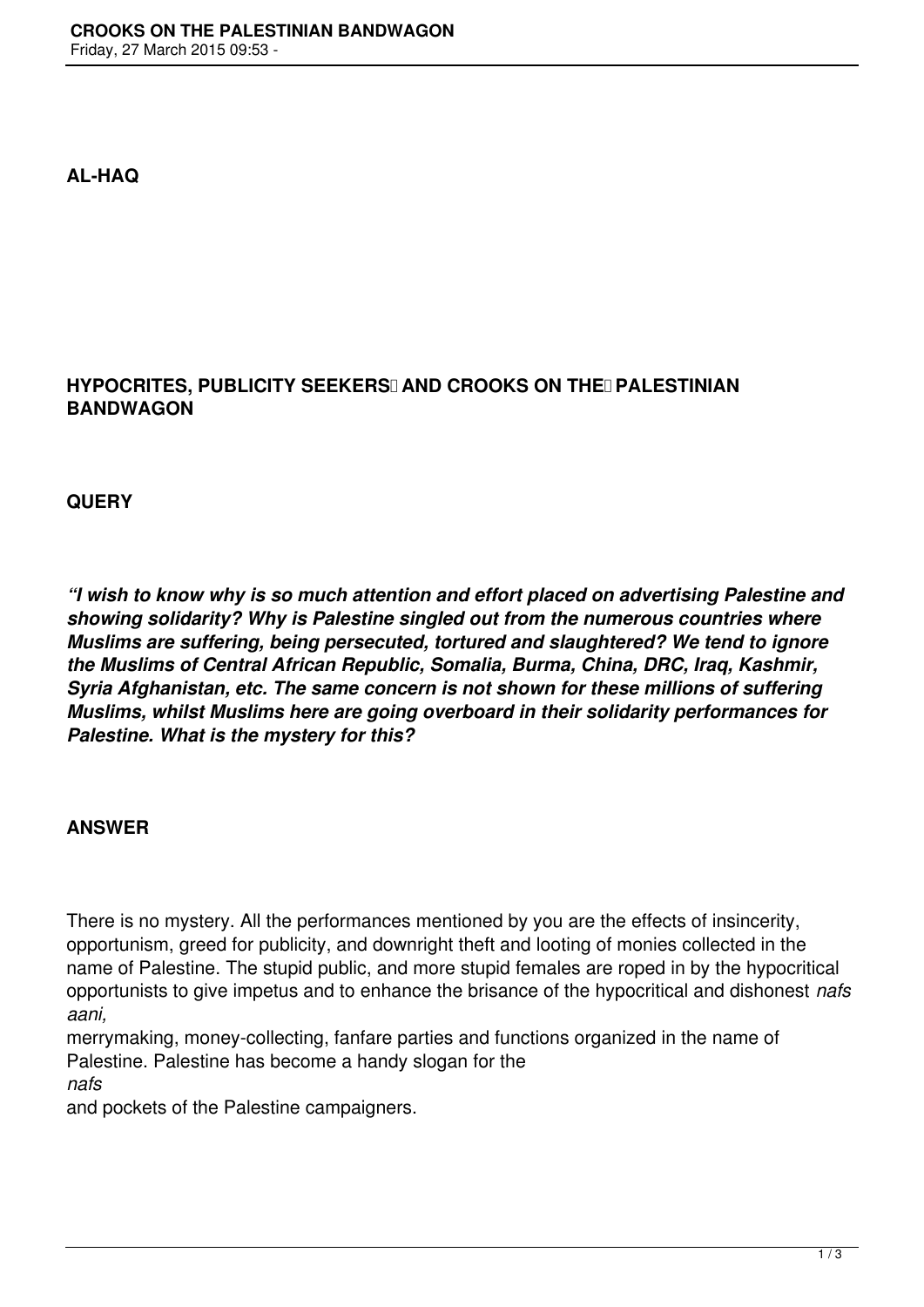The Palestinian issue is being manipulated by unscrupulous, jaahil opportunists and publicity seekers. The motives underlying all pro-Palestinian protests in the form of talks, stupid walks, safaris from here to Palestine, satanic bike rides, selling Palestinian memorabilia, and the other kinds of merrymaking, silly and shaitaani acts, events and functions, are *nafsaani, haraam* and despicable. Some motives are downright dishonest and crookery, the boodle being the objective. A prime boot-legging operation was the joy ride from Johannesburg to Palestine, ostensibly to deliver aid to the Palestinians.

These unscrupulous bootleggers are adept in the art of manipulating the stupidity of the moron public. Pockets were well-lined with haraam boodle sucked from ignorant people in the name of Palestine.

 Some people have formed organizations to collect funds for Palestine. The men who operate these bodies are vile mercenaries. The funds are ill-gotten boodle for their pockets. They steal, fraud and loot the money. They squander the money buying vehicles, etc., bamboozling an ignorant public with their sweet, hypocritical talks and false cries and slogans of solidarity with the Palestinians. They are crooks and thieves who loot the stupid public's money in the name of Palestine.

Then, we have some politician type molvis and sheikhs who have jumped on the stupid Palestinian bandwagon for some cheap publicity and self-aggrandizement. These dishonest devils capitalize on the pro-Palestinian stance which the government displays. The ANC is under moral obligation to express solidarity with Palestine because of PLO assistance to ANC exiles during the apartheid era,. Capitalizing on this governmental stance, these spineless molvis and sheikhs and the unscrupulous fundraisers in the name of Palestine, give full expression to their respective *nafsaani* objectives.

But you will never find these same hypocritical morons opening even their mouths in support of the Taliban, for example. That is because their boss, the U.S. and its poodle, the United Nations, have labelled the Taliban a 'terrorist' organization, and the South African government, also like a poodle, toes this line. Thus, the same juhala and munafiqeen who make stupid, loud noises for Palestine, do not squeal even like mice when the U.S. is slaughtering their Muslim brothers and sisters in Afghanistan and elsewhere.

The U.S. and the United Nations set the tone and the tune for all these ostensibly pro-Palestinian chancers, opportunists and ignoramuses. They are bereft of even an iota of